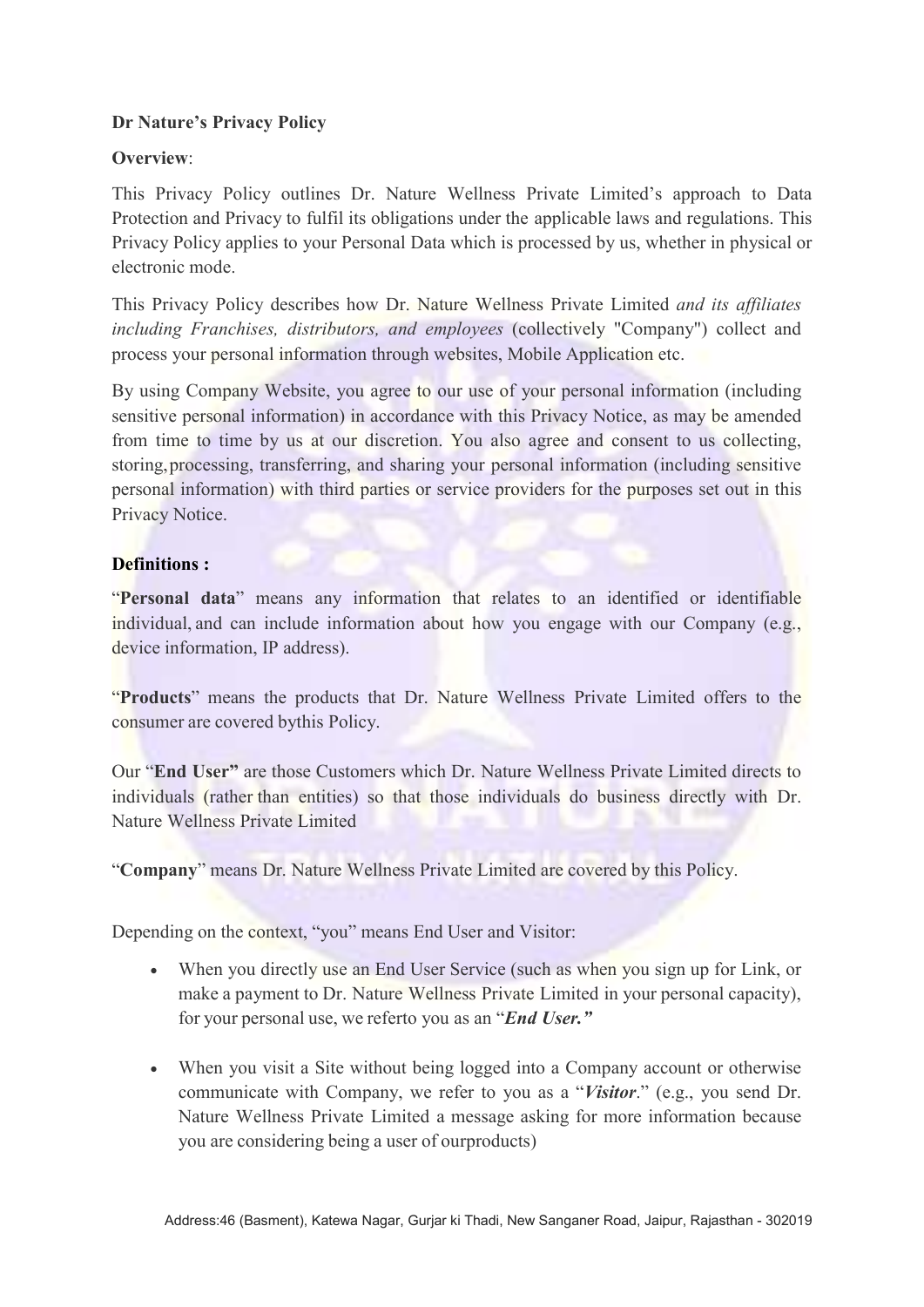### Context:

In this Privacy Policy, the expressions 'Personal Data', 'Data Subject', 'Controller', 'Processor' and 'Processing' shall have the meanings given to them in the applicable privacy laws.

We are committed to treating data privacy seriously. It is important that you know exactly what we do with your Personal Data.

Throughout this document, "we", "us", "our", "ours" refer to DR. NATURE WELLNESS PRIVATE LIMITED.

Wherever we have said 'you' or 'your', this means YOU.

#### Scope:

Dr. Nature Wellness Private Limited is dedicated to protecting the confidentiality and privacy of information entrusted to it. As part of this fundamental obligation, Dr Nature is committed to the appropriate protection and use of personal information (sometimes referred to as "personally identifiable information" or "PII") that has been collected online.

Generally, our intent is to collect only the personal information that is provided voluntarily by online visitors so that we can offer information and/or services to those individuals. Please review this Privacy Statement ("Privacy Statement") to learn more about how we collect, use, share and protect the PII that we have obtained.

The privacy policy will assist in protecting the information through online content. It has been committed to ensure that your information privacy policy will be considered protected and confidential. Whatever information will be collected from our side, we ensure that we will take reasonable steps for protecting the information and ensures to make it confidential. This policy will assist in how we collect the personal information, how the information shall be processed, how we will share the personal information, for how much time we will protect the information and how you can contact us in case of any concern with regard to privacy practices.

### Applicable laws:

The Consumer Protection Act, 2019, The Consumer Protection (Direct Selling) Rules, 2021, Information Technology Act, 2000 and Information Technology (Reasonable Security Practices and Procedures and Sensitive Personal Data or Information) Rules, 2011.

#### User

User Refers to who provide the personal information such as Consumer, Direct seller, Employee, Business associates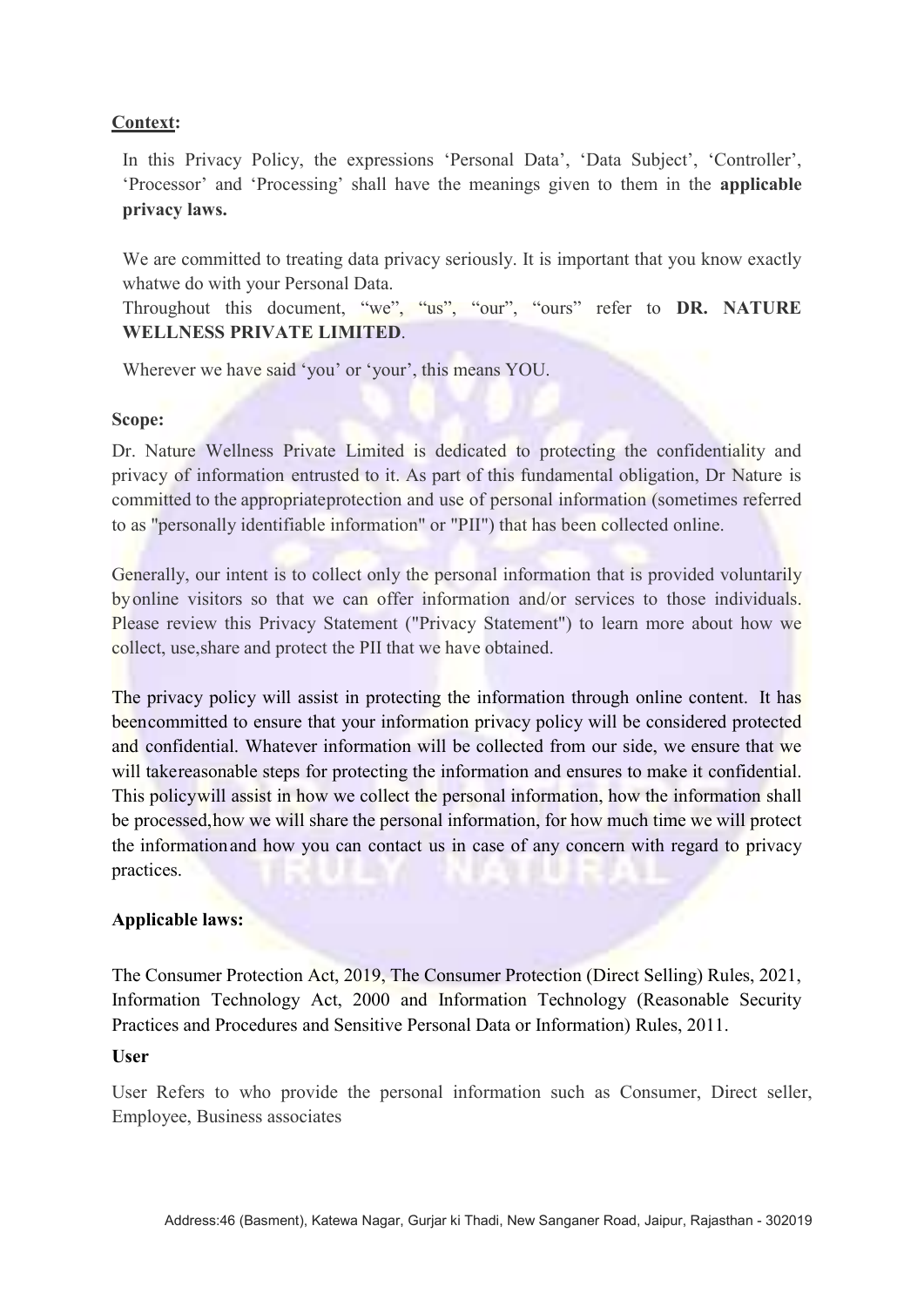## Purpose:

How Dr Nature Wellness Private Limited Business collects and uses Users personal information for the following purposes:

- a. For Registration purpose.
- b. For KYC updating purpose.
- c. For Products dispatch purpose.
- d. To Issue Commission.

### Roles We Play

We play the role of a Data Controller when we collect and process Personal Data about you. We play the role of a Data Processor when we collect and process Personal Data on behalf of another Data Controller

#### Our Commitment

We commit to protecting your privacy and hence our Personal Data handling practices are continually reviewed to ensure compliance with the applicable Privacy laws and regulations

#### How we collect the information whenever you visit the website

### Personal identification information

We may collect personal identification information from Users in a variety of ways, including, but not limited to, when Users visit our site, register on the site place an order fill out a form subscribe to the newsletter, to purchases the product or in connection with other activities, services, features or resources we make available on our Site. Users may be asked for, as appropriate, name, father/husband name, gender, email address, mailing address, phone number, Users may, however, visit our Site anonymously. We will collect personal identification information from Users to fulfil their KYC, except that it may prevent them from engaging in certain Site related activities.

This refers to information that lets us know who you are or things specifically about you

# A. Visitors

You can browse our website without sharing any Personally Identifiable Information. If you want to register with us as a DR. NATURE ASSOCIATE or place an order, you may voluntarily provide your Personally Identifiable Information (name, address, email address or telephone number) to be shared with a registered DR. NATURE Wellness DR. NATURE ASSOCIATE for the purpose of assisting you with registration and order placement. We might also maintain a record of your contact information to help us provide better services in case you contact us again.

### B. Ordering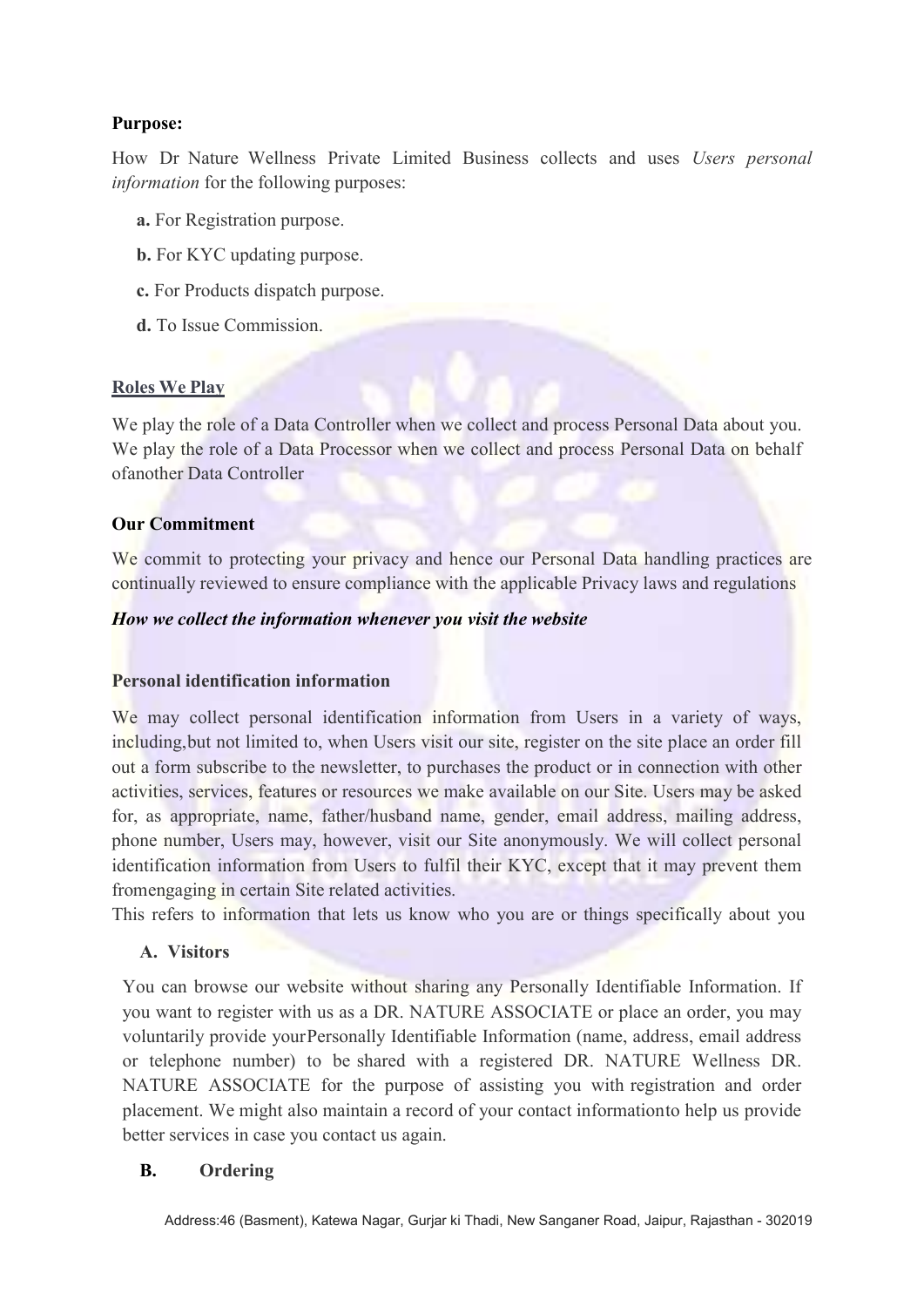When you place an order on our website or at the place of C&F, Personally Identifiable Information (such as name, contact info, order info, Payment and other transaction info) will be collected for the purpose of processing and delivering your order. We may also provide certain necessary order details to our shipping partners to complete the delivery of the order.

### C. Payment

The Payment methods i.e. Debit Card, Credit Card, Internet Banking, etc. Information collected for online shopping is used only to process payments for the orders and, is not retained on our website. The information is securely transmitted to the bank, and we store only the reference number and amount paid information provided by the bank.

### D. Surveys and Promotions

You may voluntarily provide Personally Identifiable Information to participate in occasional surveys, user polls or to answer questionnaires. This information is used by us to better our products and services. We may also use this information to provide you marketing and promotional material. If you do not wish to receive any such material, you can adjust the setting for the same through a link provided in the email communication or send us an email at *drnatureinfo@gmail.com* 

### Non-personal identification information

We may collect non-personal identification information about Users whenever they interact with our Site. Non-personal identification information may include the browser name, the type of computer and technical information about Users means of connection to our Site, such as the operating system and the Internet service providers utilized and other similar information.

### Web browser cookies

Our Site may use "cookies" to enhance User experience. User's web browser places cookies on their hard drive for record-keeping purposes and sometimes to track information about them. User may choose to set their web browser to refuse cookies, or to alert you when cookies are being sent. If they do so, note that some parts of the Site may not function properly.

### How we protect your information

We adopt appropriate data collection, storage and processing practices and security measures to protect against unauthorized access, alteration, disclosure or destruction of your personal information, username, password, transaction information and data stored on our Site.

### Children's Privacy

Our website neither targets nor is intended for children below the age of 18. Personally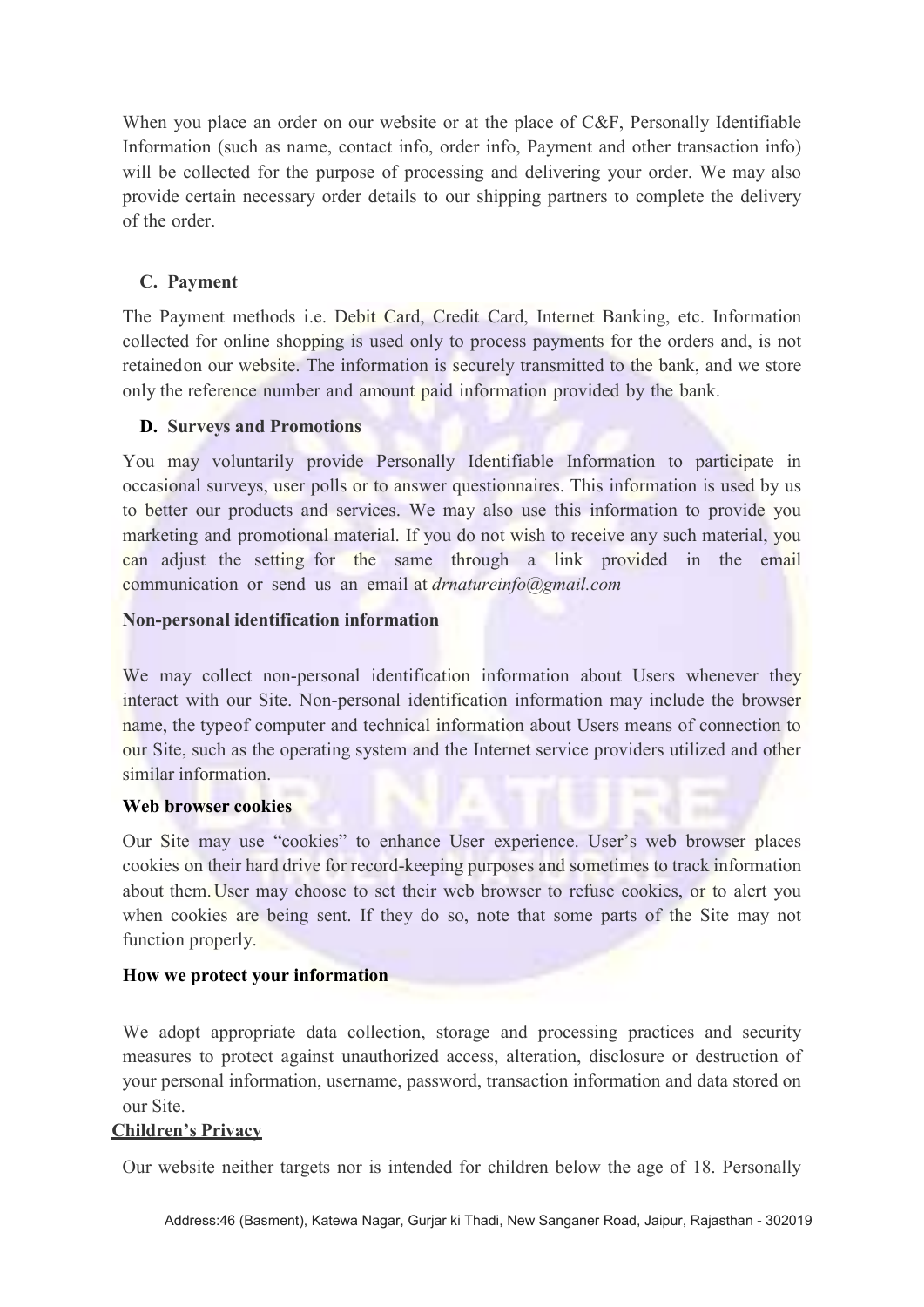Identifiable Information will not be collected from children on purpose and if we discover such data on our site, the same will be deleted.

### Amendments or Modifications, if any

DR. NATURE Wellness Private Limited has the discretion to update or modify this privacy policy at any time. Whenever we update the data with regard to privacy policy, we encourage user to frequently check this page for any modifications for the purpose of staying informed about how we are helping to protect the personal information we collect. You acknowledge and agree that it is your responsibility to review this privacy policy periodically and become aware of modifications.

### Acceptance for Terms of service

By using this Site, you signify your acceptance of this policy and terms of service. If you do not agree to this policy, please do not use our Site. Continuous use of the Site following the posting of changes to this policy will be deemed your acceptance of those changes.

## Reason for Disclosing personal data to other parties:

We may disclose your Personal Data to others where it is lawful to do so including where we or they:

- need to provide you with products or services
- where you have initiated a payment
- have a legal obligation to do so, e.g., to assist with detecting and preventing fraud,
- have requirement in connection with regulatory reporting, litigation or asserting or defending legal rights and interests
- have a legitimate business reason for doing so
- want to send you information and promotional material regarding our products and services,
- have asked you for your consent to share it, and you've agreed
- Improve your online experience for using our product.

### To whom your Personal Data may be disclosed

We may disclose your Personal Data for the above purposes to other parties including:

- Other group companies and any subcontractors, direct seller, agents or service providers who work for us or provide services to us or group companies (including their employees, sub-contractors, service providers, directors and officers)
- Law Enforcement Authorities, Government Authorities, courts, dispute resolution bodies, our regulators, auditors and any party appointed or requested by our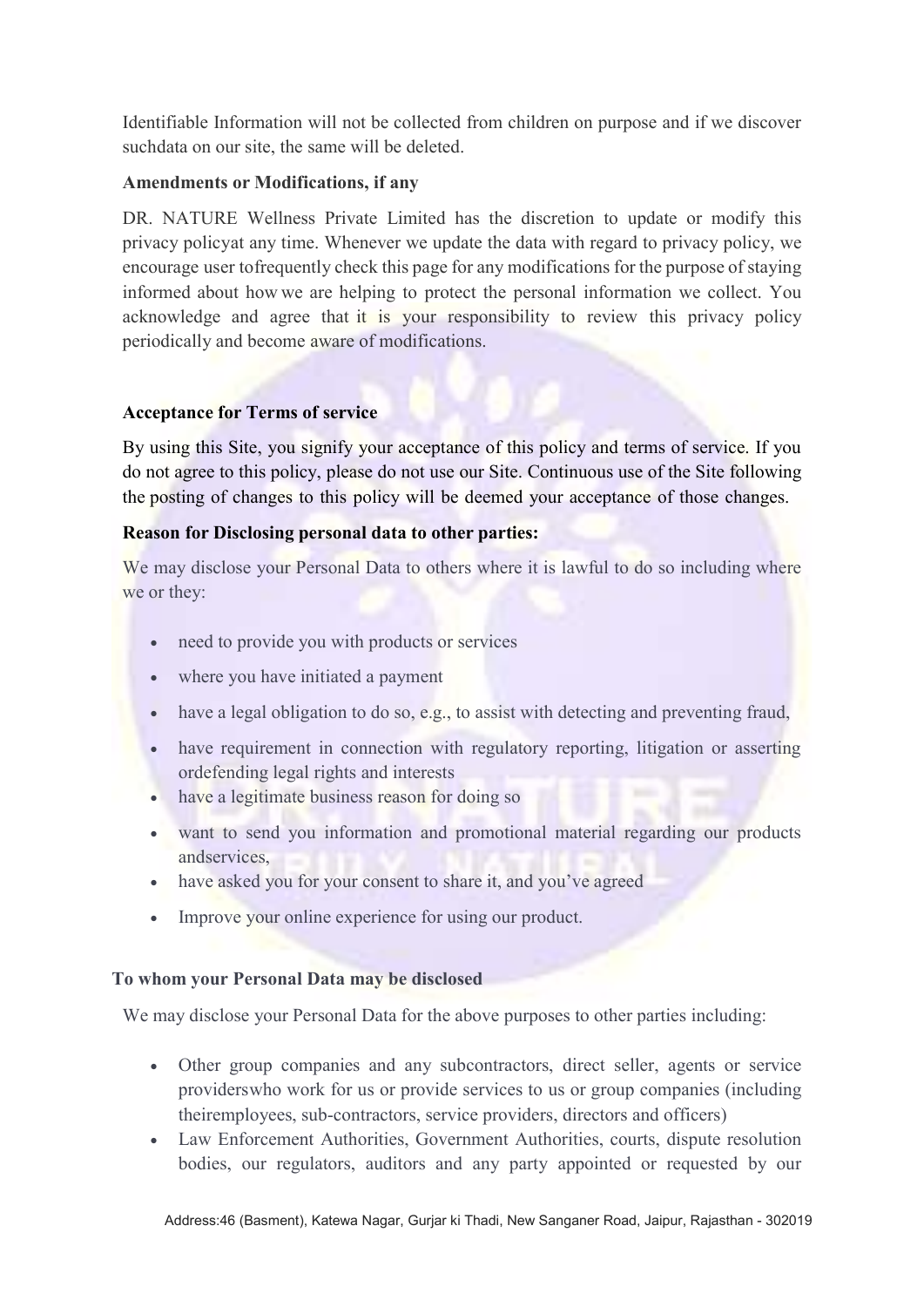regulators to carry out investigations or audits of our activities

- Statutory and regulatory bodies and authorities (including the government) investigating agencies and entities or persons, to whom or before whom it is mandatory to disclose the Personal Data as per the applicable law, courts, judicial and quasi- judicial authorities and tribunals, arbitrators and arbitration tribunals
- Overseas regulators
- Anybody else that we've been instructed to share your Personal Data with by you.

## You're Rights

If Company processes personal information about you, you have the following rights:

- Access and correction: you have the right to access to that data. This is sometimes called a 'Subject Access Request'. If we agree that we are obliged to provide personal information to you, we will provide it to you free of charge. Before providing personal information to you, we may ask for proof of identity and sufficient information about your interactions with us that we can locate your personal information. If the information we hold about you is incorrect, you are entitled to ask us to correct any inaccuracies in the personal information.
- Object to processing: You have the right to object to us processing your personal information if we are not entitled to use it any more.
- Other Rights: In addition, you may have rights to have your information deleted if we are keeping it too long, have its processing restricted in certain circumstances and/or to obtain copies of information we hold about you in electronic form.

You can make a request or exercise these rights by contacting DR. NATURE at info@drnaturewellness.com and we will make all reasonable and practical efforts to comply with your request, so long as it is consistent with applicable law and professional standards.

### Data security and integrity

Company has reasonable security policies and procedures in place to protect personal information from unauthorized loss, misuse, alteration, or destruction. Despite DR. NATURE best efforts, however, security cannot be absolutely guaranteed against all threats. To the best of our ability, access to your personal information is limited to those who have a need to know. Those individuals who have access to the data are required to maintain the confidentiality of such information.

We retain personal data for as long as it is needed to provide our services, stay in contact with you and to comply with applicable laws, regulations and professional obligations that we are subject to and for other legitimate business reasons.

#### Links to other sites